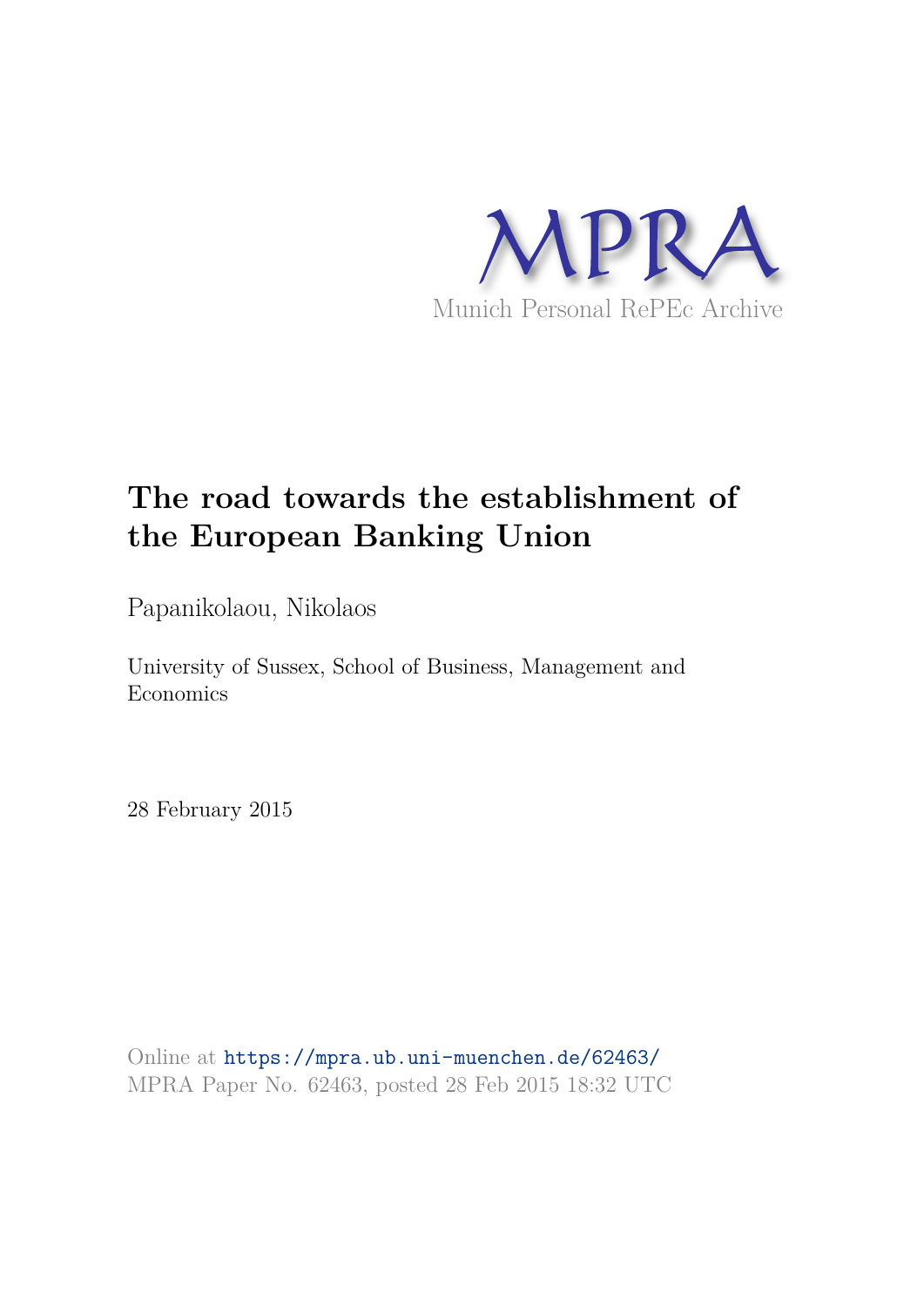# **The road towards the establishment of the European Banking Union**

# **Nikolaos I. Papanikolaou**[♣](#page-1-0)

*University of Sussex, School of Business, Management and Economics Brighton, BN1 9SL, United Kingdom*

## **Abstract**

 $\ddot{\phantom{a}}$ 

The rising delinquencies in the U.S. subprime mortgage market in 2006 and the succeeding collapse in housing prices had a considerably negative impact on the functioning of the European financial systems and the smooth operation of European economies. Indeed, in the Euro-area, what started as a financial crisis escalated to a twin crisis after being doubled by the eruption of a massive sovereign debt crisis in 2010. The lack of an established set of bank supervision and resolution strategies at the Euroarea level, the vicious circle between banks and European nation-states, the threats for the sustainability of the common currency, and the deterioration of the market conditions were the key factors which lately led to the acceleration of the steps towards the creation of a banking union in Europe. The principal aim of the European Banking Union is to shape the necessary legal and institutional framework and provide the authorities with powers and tools to deal with ailing banks in order to prevent the devastating effects that a future shock may have on the financial system, the real economy, and the society. This paper presents the formal reactions of the sovereigns and the European Central Bank to the twin crisis, and critically discusses the key problems and the inherent weaknesses which led to the establishment of a banking union for the Euro-area member states. The structure of the banking union, the various aspects of its operation, and its future prospects are also presented and discussed.

*Keywords*: Eurozone; European Banking Union; bank regulation and supervision; sovereign risk; *JEL* classification: E58, F33, F36, F39, F55, G21, G28, H63

<span id="page-1-0"></span> $*$  Tel: +44 (0) 1273 678738; e-mail: n.papanikolaou@sussex.ac.uk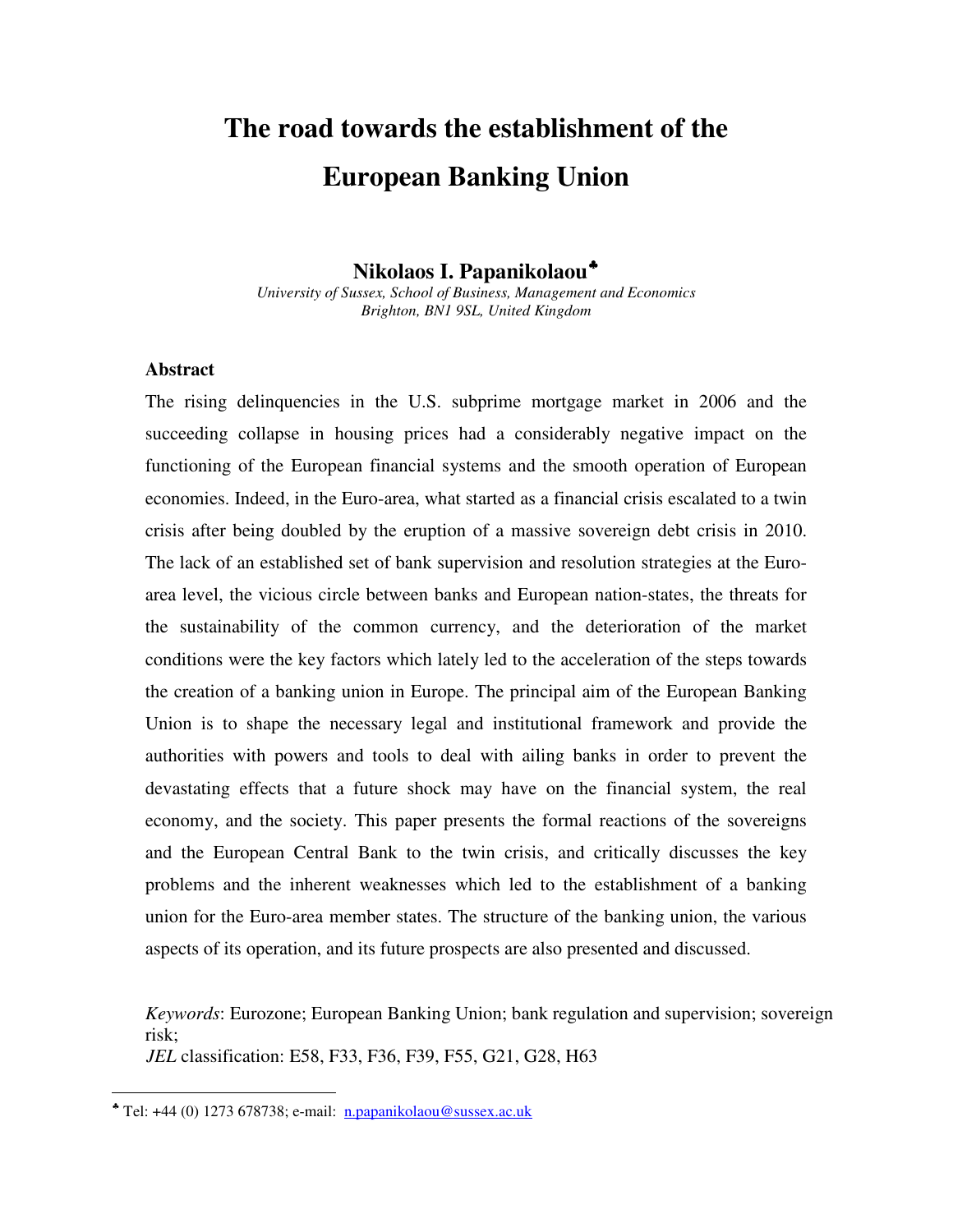### **1. Introduction**

 $\overline{a}$ 

The turmoil in the international financial markets, whose origins can be traced in the rising delinquencies in the U.S. subprime mortgage market in 2006 and the succeeding collapse in housing prices in August 2007, had a considerably negative impact on the functioning of the European financial systems and the smooth operation of the European economies as a whole. Indeed, in the Euro-area, what started as a financial crisis escalated to a twin crisis after being doubled by the eruption of a massive sovereign debt crisis in 2010.

 A large number of banks in Europe either failed or received significant financial aid during the late 2000s crisis by national authorities thus inflicting substantial losses on the entire system. In an effort to help financial institutions that were teetering on the edge of failure to stay afloat and to increase the level of liquidity in the economy the European Central Bank (ECB) also took severe action implementing several non-standard, urgent policy measures. Apparently the key purpose of the series of bank rescues was for national authorities to avert the sudden collapse of the troubled institutions. But even more importantly, national bank bailout policies coupled with ECB strategies were aiming at maintaining the stability of the system and containing the systemic risk in financial markets.

 From an economic viewpoint, the recapitalisation of problem banking institutions doubled with the cost of bank failures and that of large stimulus programmes which sovereigns launched to revive demand led to the explosion of public debt in 2010 in the Euro-periphery economies but also in their core counterparts. This sort of fiscal problems were -to a great extentresponsible for the upsurge in the sovereign risk that was observed, which put a further upward pressure on countries' borrowing costs. Within that context, several borrowed countries faced considerable difficulties in repaying their loans or obtaining new loans from the markets as they were locked out from them. By contrast, the relevant academic literature shows that a wellfunctioning and robust banking sector strengthens the stability of the entire financial system to a great extent and is a crucial determinant of economic growth (see, e.g., Koetter and Wedow,  $2010$  $2010$  $2010$ ).<sup>1</sup>

 The lack of an established set of bank supervision and resolution strategies at the Euro-area level, the vicious circle between banks and the European nation-states which was revealed after

<span id="page-2-0"></span><sup>&</sup>lt;sup>1</sup> The smooth operation of financial markets, which is the second pillar of the financial system, also plays a fundamental role in maintaining the stability of the system. In fact, the role of financial markets is complementary to that of financial intermediaries.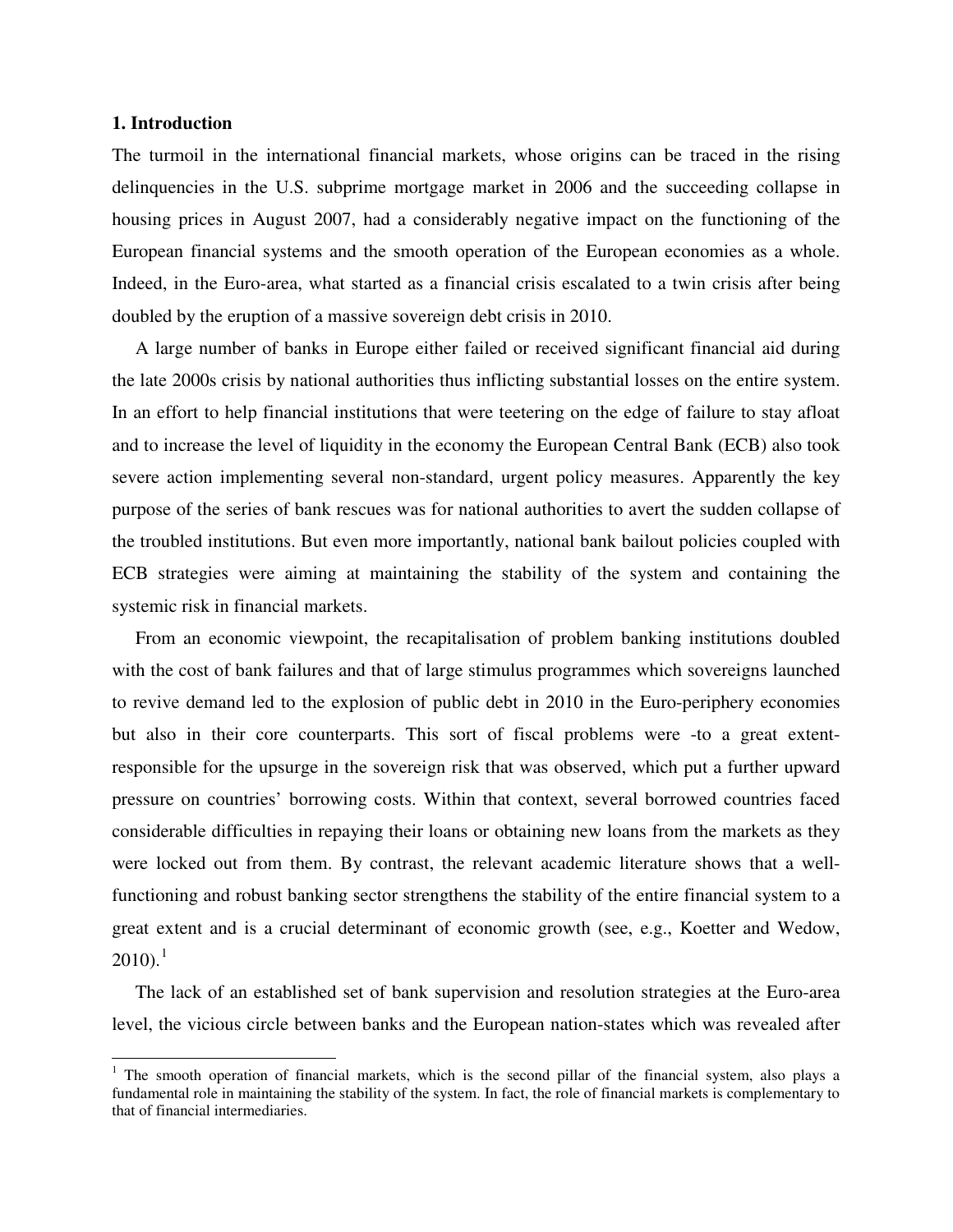the onset of the crisis and gave rise to the dramatic upsurge of sovereign risk, the threats for the sustainability of the common currency itself, and the deterioration of the market conditions were the key factors which led to the acceleration of the steps towards the creation of a banking union in Europe. The principal aim of the European Banking Union (EBU) is to shape the necessary legal and institutional framework and provide the authorities with powers and tools to deal with ailing banks in order to prevent the devastating effects that a future shock may have on the financial system, the real economy, and the society like it was the case in the late 2000s crisis.

 The rest of the paper is organised as follows. Section 2 presents the formal reactions of the sovereigns and the ECB to the twin crisis prior to the establishment of the EBU. Section 3 discusses the key problems and the inherent weaknesses which led European policy-makers to take the decision to establish a common banking union for the Euro-area member states. Section 4 presents the structure of the EBU and the different aspects of its operation, and Section 5 offers some concluding remarks.

#### **2. Dealing with the twin crisis in Europe before the establishment of the EBU**

#### *2.1. The response of the sovereigns to the twin crisis*

When the financial crisis crossed the Atlantic, a number of banks in the Eurozone started facing considerable liquidity problems which were mainly due to the boom-and-bust developments in the real estate markets, the collapse of the market prices of a number of modern structured financial products that banks were highly exposed to, the virtual closure of the interbank market which made banks unable to lend to each other, and the subsequent inability of firms, households, and sovereigns to repay their loans to the banks. In the absence of a supranational authority to deal with the problem banks, national governments had to be the ones to financially support their banks based on internally designed bailout policies.

 The first sovereign Eurozone state to experience the need to bailout its banks was Ireland. Although the decision of the Irish Government in September 2008 to legislate for a blanket guarantee of the liabilities of the biggest and most important commercial banks was taken on the basis of advice that banking institutions faced liquidity and not solvency difficulties, it soon became generally accepted that the equity capital of several banks should be boosted due to the steady fall in property prices, the deepening recession, and a growing realisation that the banks' exposure to residential mortgage lending had created a large and hard-to-quantify risk of loan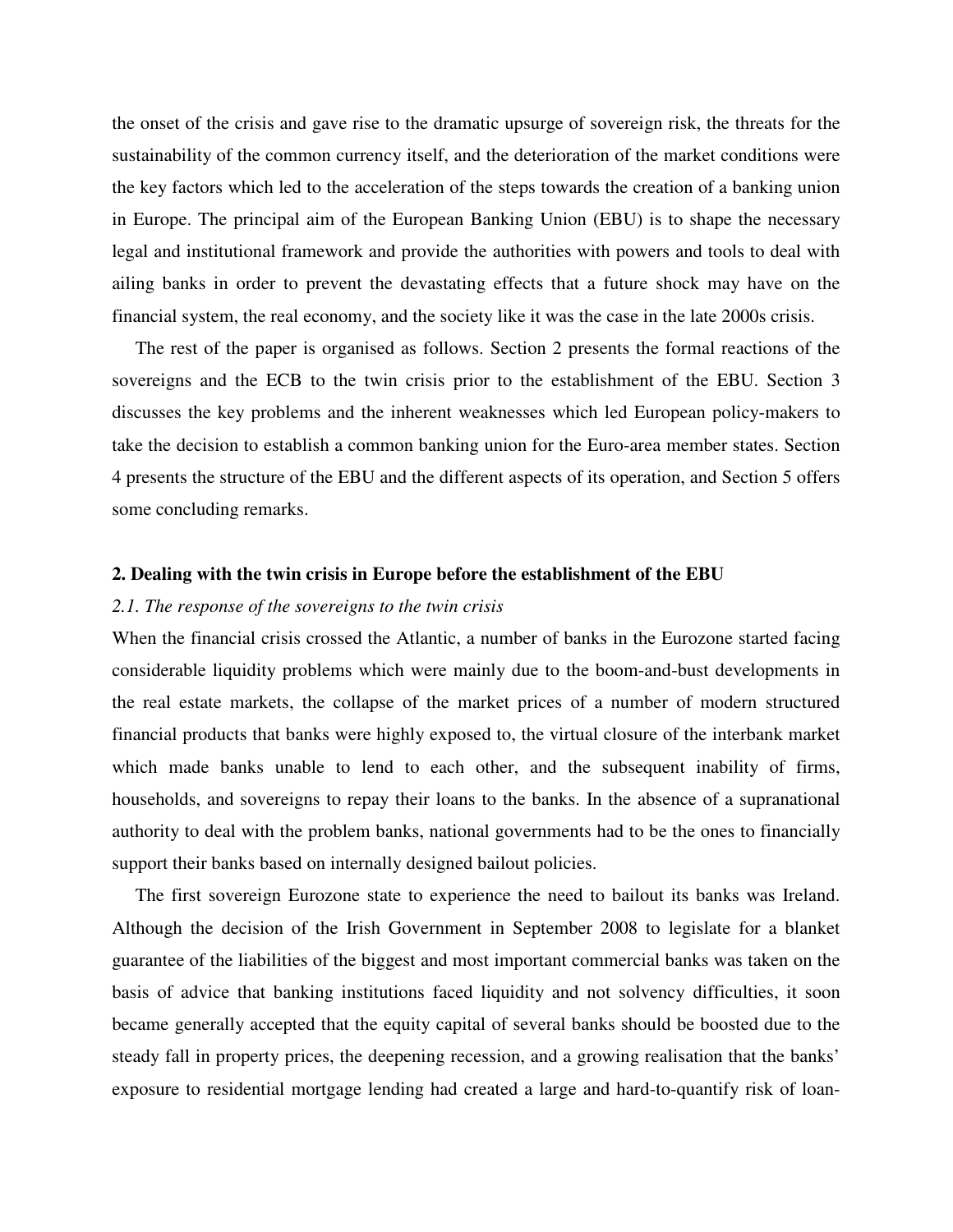losses. Therefore, in December 2008, and in the aftermath of the Lehman Brothers collapse, the government announced its decision to inject capital into the largest Irish banks with the purpose to keep them afloat and stabilise its financial sector. $2$ 

 Even though Ireland went into the crisis with a relatively low level of public debt, budgetary overruns emerged and a sharp deterioration in public finances occurred as a result of the sudden additional burden of filling the growing capital hole in its banking sector. By the end of 2010, the yield spreads for Ireland and the other periphery economies had deteriorated to the point where debt sustainability could no longer be assured. As a consequence, the Irish Government could do nothing else but to cease borrowing from capital markets at unaffordably high interest rates and sought the assistance of its counterparts in the EU in order to continue the process of strengthening the capital base of its banks and stabilise its economy. The then newly-established tripartite committee led by the European Commission (EC), the ECB and the International Monetary Fund (IMF), later nicknamed as the Troika, took the decision to provide sufficient funding to Ireland to recapitalise its banks and also cover the additional costs of deleveraging the Irish banks so that their reliance on Irish government funding to be reduced. To do this, the Troika resorted to the European Financial Stability Facility fund (EFSF), which had been set up earlier that year as a temporary crisis resolution mechanism with the objective of preserving stability in Europe by providing financial aid to the troubled Eurozone states.<sup>[3](#page-4-1)</sup> The result was a very delicate balance established in 2011 between ensuring adequate bank capital and retaining government debt sustainability.

 Spain experienced a very similar situation with Ireland when the housing prices collapsed thus affecting the stability of its banking sector. The country was not able to bail out the problem banking institutions based on its own resources and, therefore, on 25 June 2012, it submitted an

-

<span id="page-4-0"></span> $2$  On September 15, 2008, Lehman Brothers filed for bankruptcy. With \$639 billion in assets and \$619 billion in debt, Lehman's bankruptcy filing was the largest in history. Lehman was the fourth-largest U.S. investment bank with 25,000 employees worldwide. Its failure was a seminal event that greatly intensified the late 2000s crisis and contributed to the erosion of \$10 trillion in market capitalisation from global equity markets in October 2008, the biggest monthly decline on record at the time.

<span id="page-4-1"></span><sup>&</sup>lt;sup>3</sup> The EFSF was financed by the Eurozone member states with a total amount of  $\epsilon$ 440 billion. It could issue bonds or other debt instruments on the market with the support of the German finance agency to raise the funds needed to provide loans to the Eurozone sovereigns that were facing financial problems. Emissions of bonds would be backed by guarantees given by the Euro-area member states in proportion to their share in the paid-up capital of the ECB. The  $\epsilon$ 440 billion lending capacity of the EFSF was combined with loans up to  $\epsilon$ 60 billion from the European Financial Stabilisation Mechanism (EFSM) reliant on funds raised by the European Commission using the EU budget as collateral and up to  $\epsilon$ 250 billion from the IMF to obtain a financial safety net up to  $\epsilon$ 750 billion.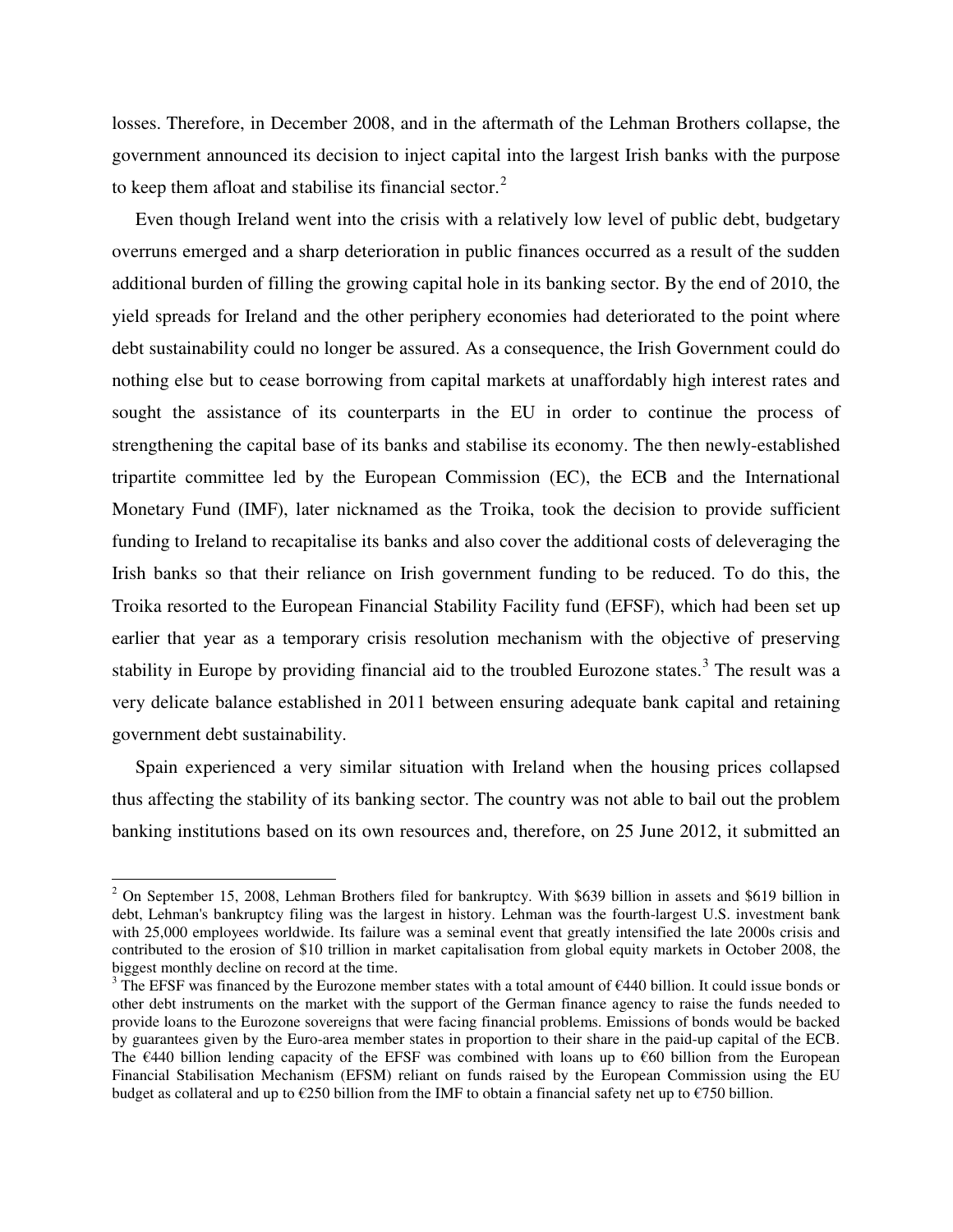official request to the Eurogroup to receive a loan facility of up to  $\epsilon$ 100 billion. The assistance was provided some months later by the European Stability Mechanism (ESM), which came into effect on 27 September 2012 replacing the EFSF fund (Eurogroup, 2013). A first disbursement of €39.47 billion took place in December 2012, and a second disbursement of €1.86 billion occurred in February 2013. The total funds of  $\epsilon$ 41.33 were disbursed in the form of ESM bills and floating rate notes with maturities ranging from 10 months to 3 years. In return, the Troika determined a set of bank-specific measures, which were deemed to be necessary for the soundness of the Spanish banking system to be restored. Besides the bank-specific measures, a number of structural reforms were also identified to help improve public finances and strengthen the Spanish economy as a whole.

 Portugal also slipped into the crisis in the first half of 2011, when it found itself unable to repay or refinance its government debt and support the stability of its banking industry. At that time, the Portuguese bond spreads had risen to unsustainable levels prompting the government to apply for a funding programme to the Eurogroup. Indeed, in May 2011, Portugal has drawn a cumulated  $\epsilon$ 78 billion from the Troika. In order to accomplish the rescue programme, a number of austerity measures had to be successfully applied: public servant wage cuts, value added tax rise, higher income taxes, pension cuts, recapitalisation of the banking sector, and privatisation of public companies were some of the reforms which had to be made in the context of the loan facility agreement between Portugal and the Troika.

 Another periphery country of the Euro-area, which was seriously hit by the crisis was Greece. In contrast to Ireland and Spain, Greece had a relatively healthy banking system which was neither highly exposed to derivatives and structured financial products, nor to residential mortgages. Rather, the debt crisis in Greece was a combination of considerable structural weaknesses of the local economy along with a decade of overly high deficits and debt-to-GDP levels on public accounts. Moreover, the competitiveness of the Greek economy against that of the core Eurozone member states had fallen for years thereby building up considerable macroeconomic imbalances.

 In April 2010, the recorded sharp increase in the Greek bond yields pushed public debt levels to the limits of sustainability. The private capital markets were practically no longer available for Greece as a funding source and, hence, the Greek government asked the financial support of the Troika. On 2 May 2010, the Troika responded by launching a  $\epsilon$ 110 billion bailout loan to rescue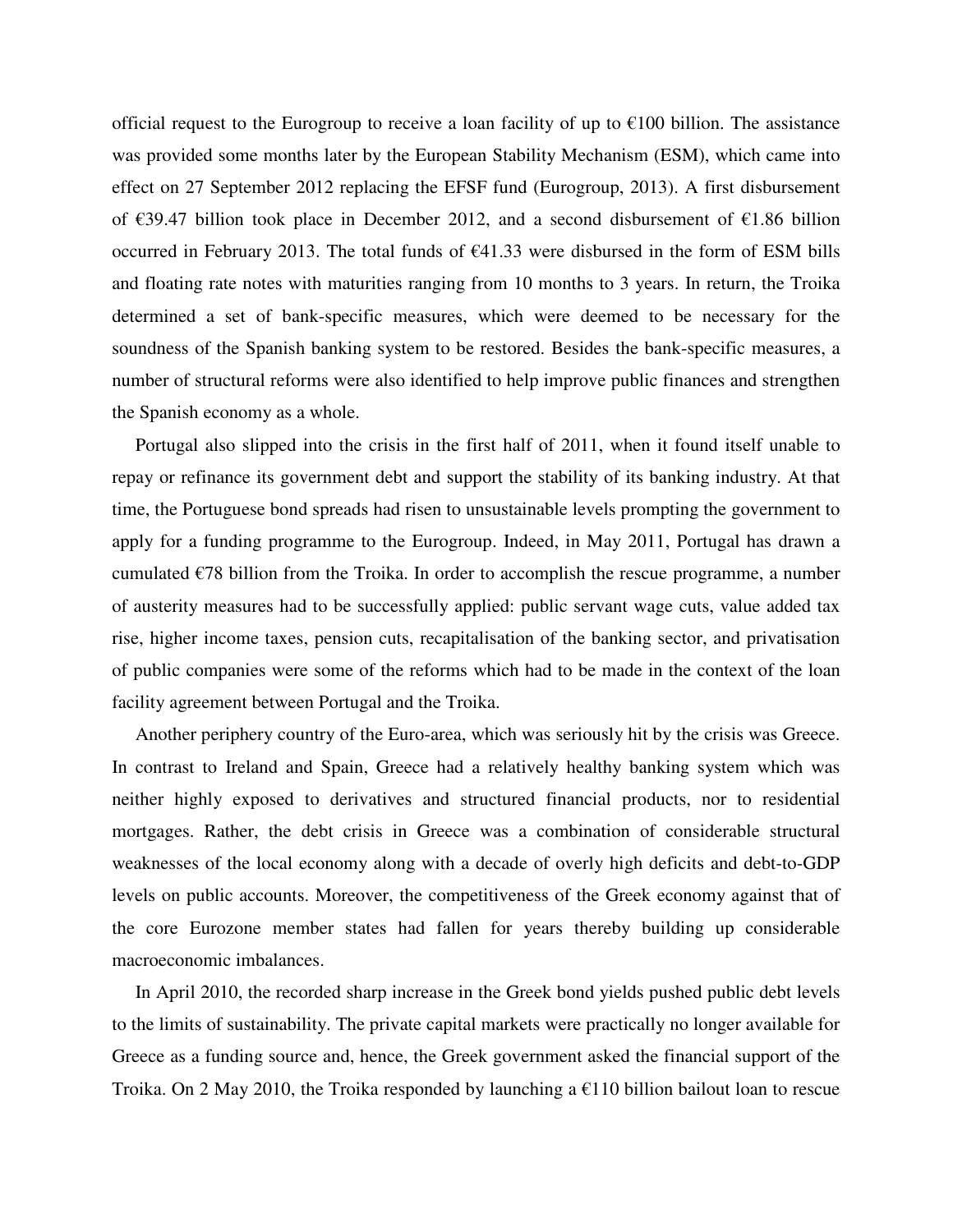Greece from sovereign default. The loan was conditional on the implementation of a set of austerity measures and structural reforms similar to those imposed to Portugal. A year later, the deepening of the recession in Europe along with a delayed implementation of the agreed reforms by the Greek government, revealed the need for Greece to receive a second bailout package of €130 billion, which also included a bank recapitalisation package of €48billion. Notwithstanding the additional loan facility, the debt remained at non-viable levels and, hence, the Greek Government in coordination with the Troika decided that had to be restructured. All private creditors holding Greek government bonds were required to sign a deal accepting extended maturities, lower interest rates, and a 53.5% face value loss.

 The haircut in the Greek debt pushed several European banks close to insolvency because the capital buffers of those banks were not enough to absorb the impending losses. The pressures were intensified by the banks' own defensive measures, such as asset sales, which contributed to the downturn in asset prices and caused further losses in the banks' trading books. The most devastating effect of the Greek debt haircut was on the banking system of Cyprus. Cypriot banks which had been already weakened due to the deep recession in which the Cypriot economy entered in 2009, were highly exposed to Greek government bonds and, hence, they had to suffer great losses due to the haircut. Citing difficulties in supporting its banking sector from the exposure to the Greek debt, the Cypriot Government requested an emergency loan from the Troika on 25 June 2012. On 16 March 2013, the Troika agreed on a  $\epsilon$ 10 billion deal with Cyprus, making it the fifth country -after Greece, Ireland, Portugal and Spain- to receive money from the EU and the IMF. As part of the deal, a one-off bank deposit levy of 6.7% for deposits up to  $\text{\textsterling}100,000$  and 9.9% for deposits in excess of  $\text{\textsterling}100,000$  was announced on all domestic bank accounts. Measures were put in place to prevent withdrawal or transfer of moneys representing the prescribed levy. Like it happened with all other bailed-out economies, a set of austerity measures included cuts in civil service salaries, social benefits, allowances and pensions, tax increases, and others were also agreed to by implemented by the Cypriot government in return to the rescue package received from the Troika.

#### *2.2. The response of the ECB to the twin crisis*

Motivated by the fact that banking institutions in the Eurozone were facing substantial solvency problems, financial markets were jittery, and sovereigns were not able to effectively support their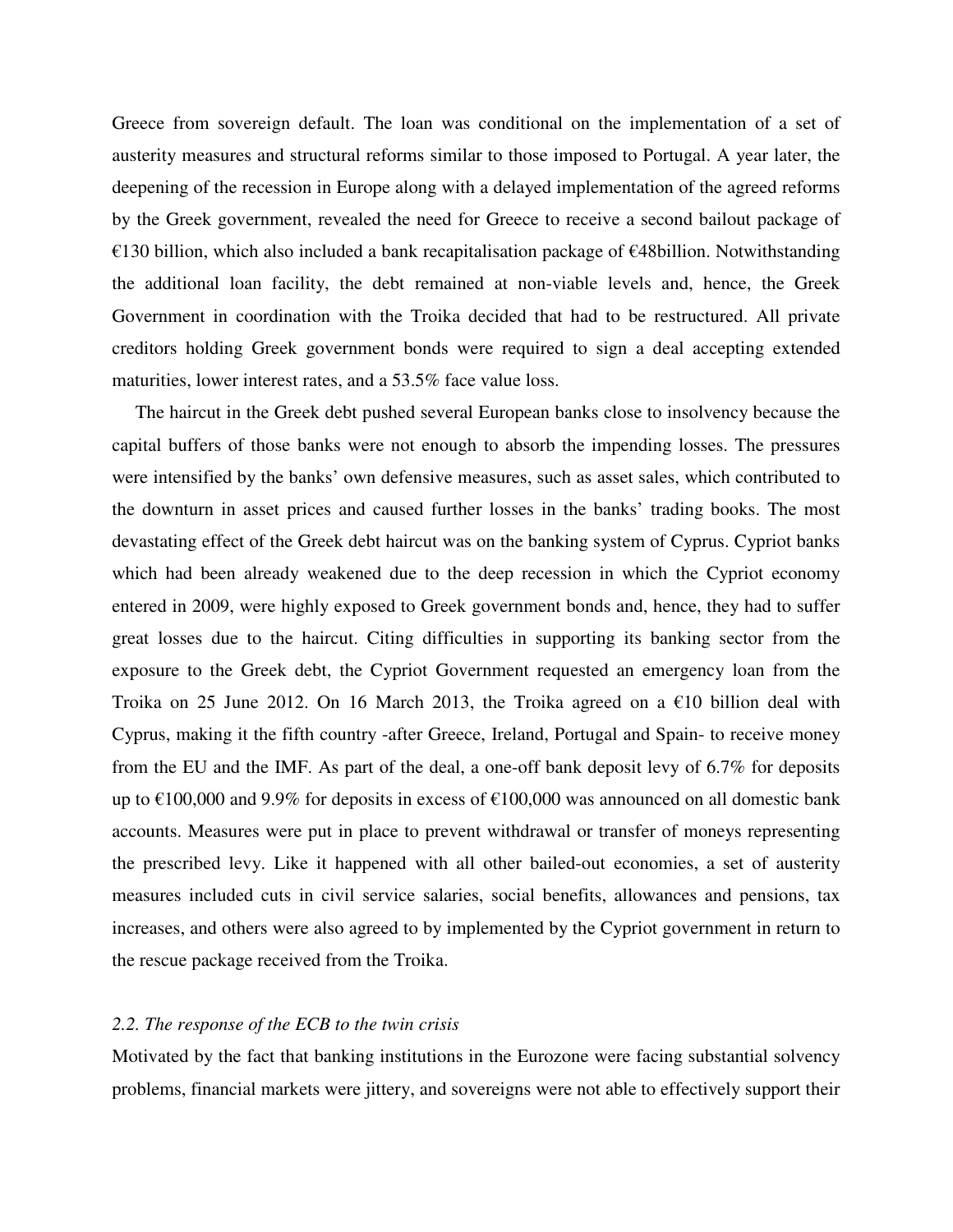banking systems without deteriorating their public finances, ECB introduced a set of unconventional policy measures to support the European banks. In particular, in May 2010, the ECB launched the Securities Markets Programme (SMP) to address tensions in certain market segments that hampered the monetary policy transmission mechanism. The SMP referred to the process with which the ECB aimed to influence prices in the Euro-area as a whole via its interest rates. Under the SMP, should this mechanism be disrupted by dysfunctional market segments and the ECB's rate signal not be transmitted evenly to all parts of the Euro-area, the ECB could intervene by buying, on the secondary market (*i.e.* from banking institutions and against market prices), the securities that it normally accepts as collateral. The last SMP purchases took place in February 2012 and the Programme came to an end in September 2012.

 Having announced in August 2012 the possibility of Outright Monetary Transactions (OMTs) in secondary sovereign bond markets to safeguard an appropriate monetary policy transmission and the singleness of the monetary policy, the ECB went on to announce the technical features of the OMTs in September 2012. The objectives of the OMTs were to safeguard an appropriate monetary policy transmission mechanism and to preserve the singleness of the monetary policy across the Euro-area by providing a fully effective backstop to avoid destructive scenarios with potentially severe challenges for price stability in the Euro-area. In contrast to the SMP, a necessary condition for the OMTs was strict and effective conditionality attached to an appropriate EFSF/ESM programme in order to preserve the primacy of the ECB's price stability mandate and to ensure that governments retain the right incentive to implement required fiscal adjustments and structural reforms. A further difference to the SMP was that OMTs were *ex ante* unlimited and would take place in secondary government bond markets with maturities of one to three years. Finally, the ECB would accept the same (*pari passu*) treatment as private or other creditors for all of its OMT holdings. As it was the case with the SMP, the creation of liquidity through OMTs was fully sterilised, implying that the total additional liquidity injected through OMTs up to a certain week was absorbed from the market a week later. The sterilisation of liquidity was, for example, executed through an offer of fixed-term deposits that banking firms could make in the central bank. The net effect of purchases and sterilisation on the overall liquidity in the interbank market was thus neutral.

 ECB further introduced the so-called Long Term Refinancing Operation (LTRO), which was a cheap loan-grating scheme for European banks. The first round of LTRO was carried out by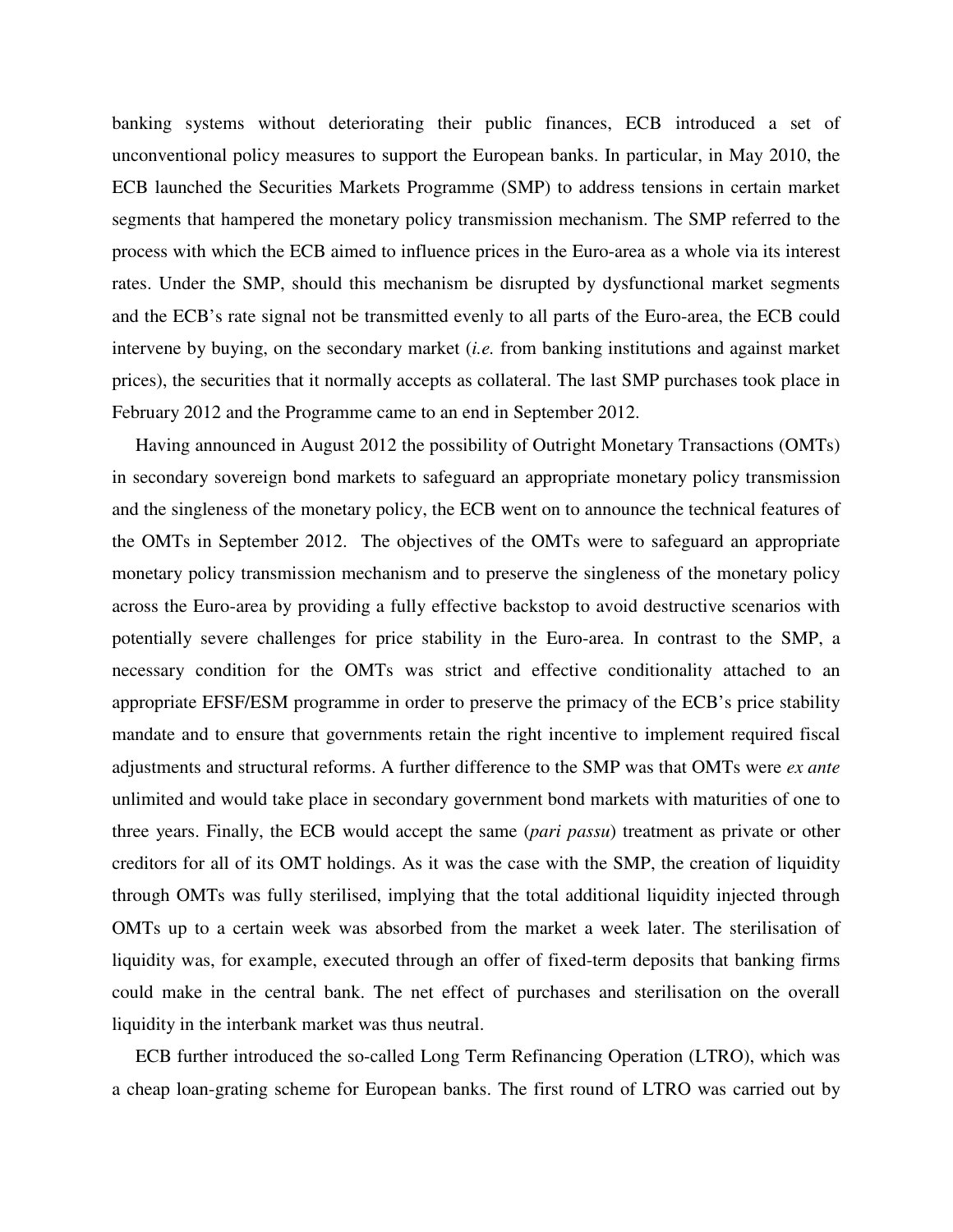ECB on 21 December 2011. Through that unconventional intervention, the monetary authority of the Euro-area provided approximately  $E1$  trillion of cheap loans to the European banking companies. The loans were due to be repaid within 36 months at a rate of 1%. In total, 523 banks, primarily those headquartered and located in the weak Eurozone periphery, participated in the first round of LTRO borrowing the amount of €489.2 billion. On 28 February 2012, a second LTRO round of  $\epsilon$ 529.5 billion was launched to which eight hundred banks participated.

#### **3. The rationale and the reasoning behind the establishment of the EBU**

On the one hand, the late 2000s crisis highlighted some of the weaknesses in the legal and institutional framework of the European Monetary Union (EMU). On the other, it revealed the inherent inadequacies in the fragmented nature and structure of the European banking markets, which were largely reflected in the lack of an established set of bank supervision and resolution principles and strategies. Indeed, the implementation of the EMU with the induction of the common currency in 1999 significantly reinforced the level of integration in the financial and banking markets across the Eurozone economies. A massive growth in cross-border banking transactions was observed from the early 2000s to the beginning of the crisis in late 2007. Such a growth highly contributed to the strengthening of the ties among national banking systems across the Euro-area. [4](#page-8-0)

 However, there is also a flip side of the coin. National authorities had fewer tools at their disposal to safeguard the maintenance of financial stability after the induction of the single currency. Importantly, the function of the 'lender of last resort' -performed by the central banks of the sovereigns prior to the formation of the Euro-area- could no longer be performed effectively at either the national level or at the European level as the crisis revealed. In fact, the legal and institutional absence of the 'lender of last resort' function gave birth to greater potential for financial instability, especially in the context of the substantial growth in cross-border banking transactions which had led to a dramatic increase in the degree of interrelationship amongst banking firms in the Eurozone, the rapid expansion of bank balance sheets, and the exposure of banks to residential mortgage lending and to a set of highly sophisticated and complicated modern activities like securitisation and derivatives trading.

<span id="page-8-0"></span><sup>4&</sup>lt;br><sup>4</sup> For a thorough analysis of the cross-border banking in Europe, the interested reader can refer to Allen et al. (2011).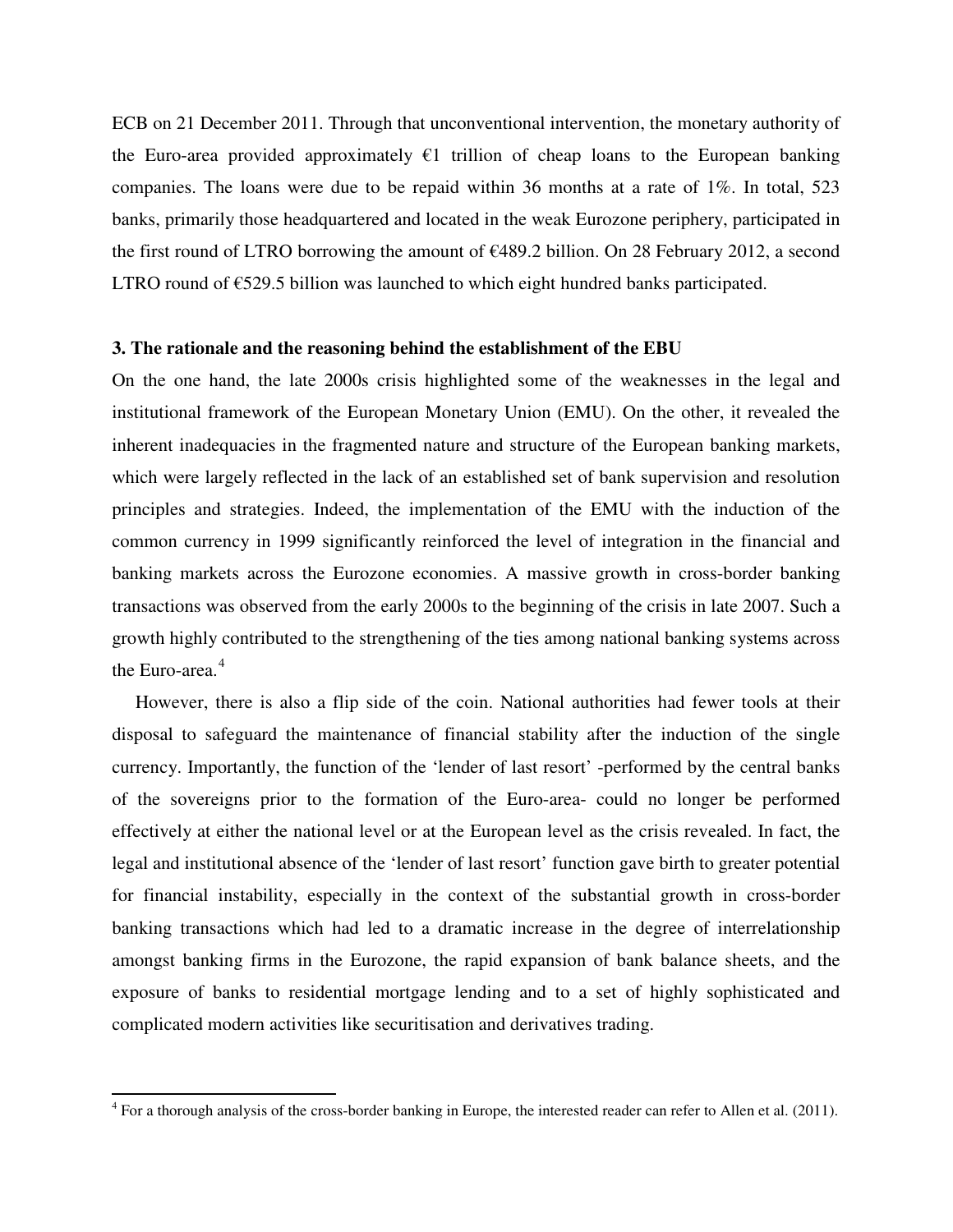The strong ties between the sovereigns of the Euro-area periphery and their banks were not relaxed after the intervention of the Troika in the sense that the provided financial aid was not injected directly to the banks, but added to the public debt of the bailed out economies thus worsening the level of their public finances. This sovereign debt-bank doom loop further undermined the ability of the Eurozone-periphery member states to rescue or resolve the problem banking organisations. It is important to mention at this point that the crisis did not only hit the countries with outright banking crises and sovereign debt crises. Rather, it spread all over Europe also affecting some of the core Euro-economies like France and Germany, which seemed to be relatively more stable.

 The ECB's SMPs in 2010 and 2011, the LTROs in 2011 and 2012, and the announcement of OMTs in 2012 (as earlier presented) all played a supportive and stabilising role for the financial systems and the economies in Europe. Notwithstanding the actions taken by the ECB to address the emerging problems, the Eurozone still experiences negative or very low growth, suffers from high indebtedness of private households, firms, and sovereigns, and has to deal with several undercapitalised or weak banking sectors. This shows that the actions of one of the most powerful EU institutions, the ECB, may not be enough to address the problems caused by a severe financial crisis, especially when these actions are not accompanied by a set of harmonised rules and policies at the EU-level ready to be implemented in case of emergency.

 To continue, banking legislation in Europe leaves room for significant divergences in national rules. This has created a regulatory patchwork, leading to legal uncertainty, enabling banks and other financial institutions to exploit any regulatory and supervisory loopholes. The crisis has shown that, in an environment of interrelated economic and financial systems like that of the Eurozone, these divergences can have very disruptive effects. It is, therefore, crucial to use the same definition of supervisory and regulatory aggregates and the same methodologies for the calculation of the respective rules across the banking sectors of the Euro area. Moreover, once risks generated under the curtain of minimum harmonisation materialise, the impact is not contained within national boundaries but spread across the economies affecting them in a disproportionate manner. The crisis highlighted the need for swift and decisive action at the EUlevel in order to avoid situations in which bank resolution is conducted at the national level. This is expected to curb uncertainty and prevent contagion of other parts of the Euro-area.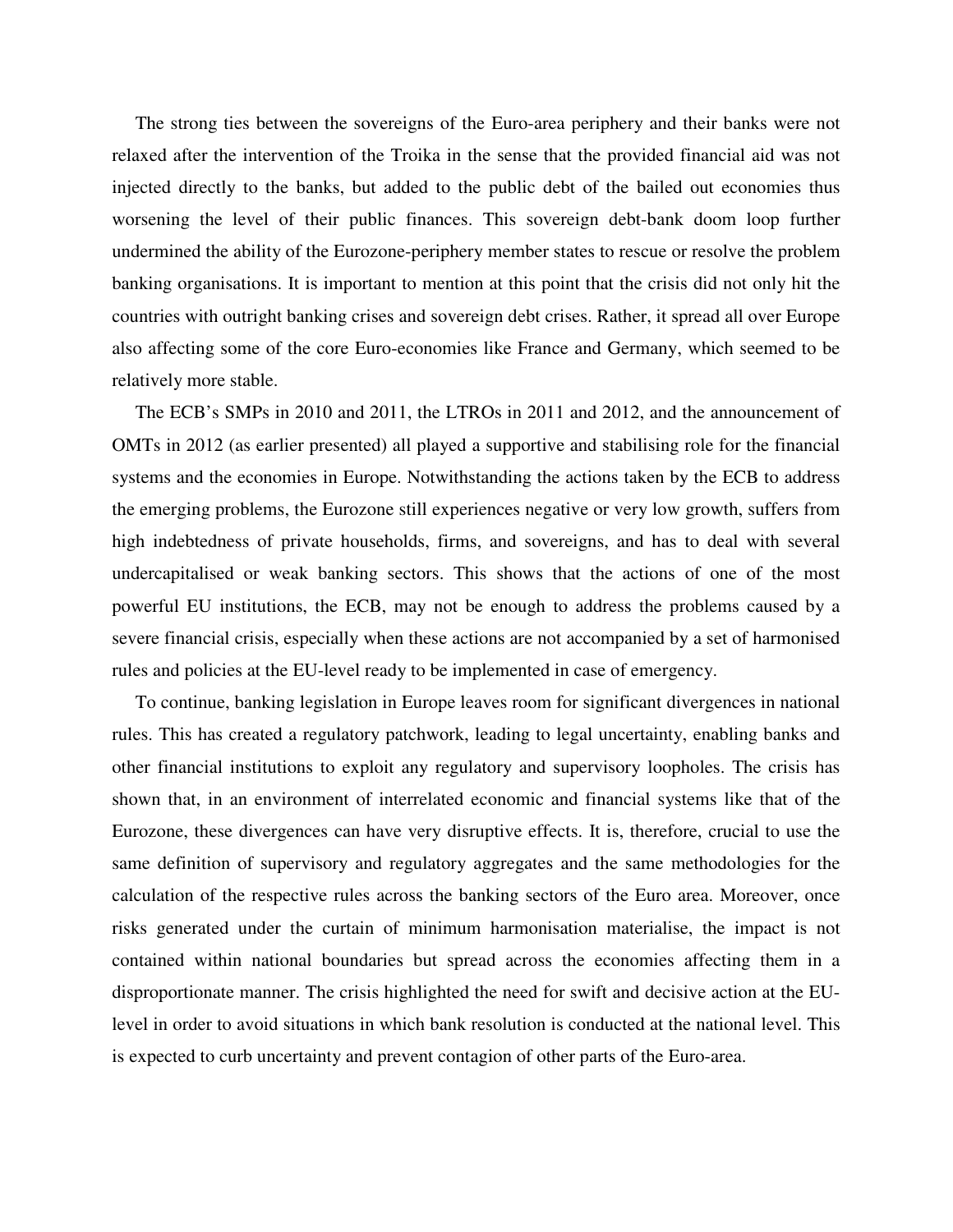The Euro-area member states were reluctant to transfer prudential supervision and bank resolution functions from the national to the supranational level prior to the crisis. Indeed, home country control of supervision dominated and financial support for failing banks came almost entirely from national fiscal authorities according to national priorities during the twin crisis. The crisis revealed the urgent need for European countries to overcome their entrenched opposition in several important areas. The collapse or threatened collapse of a range of cross-border European banks in the context of the twin crisis as described above and threats to other banking systems reinforced the rationale of moving beyond unilateral or *ad hoc* arrangements. The time seemed to have come for a common union among the banking sectors of the Euro-area economies to be created (see European Commission, 2013).

#### **4. The establishment of the EBU**

 $\overline{a}$ 

The European Council on 29 June 2012 affirmed that "*…it is imperative to break the vicious circle between banks and sovereigns which has led to over €4.5 trillion of taxpayers money being used to rescue banks in the EU*" and proceeded to propose 'A Roadmap towards a Banking Union'(European Commission, 2012). The EC's proposals were based on the vision of the Presidents of the European Council (then Herman Van Rompuy), the Eurogroup (then Jean-Claude Juncker), the European Commission (then José Manuel Barroso) and the ECB (Mario Draghi) to establish a more stable, coherent, and prosperous architecture for the EMU by launching the following four unions over the next decade (Van Rompuy, 2012a and 2012b):<sup>[5](#page-10-0)</sup>

- a) a banking union, comprising an integrated financial framework,
- b) a fiscal union, comprising an integrated budgetary framework that will go beyond the fiscal compact,
- c) an economic union, comprising an integrated economic policy framework to ensure growth, employment and competitiveness, and
- d) a political union, enhancing the democratic legitimacy and accountability of all the decision-making bodies within the EU.

 The European Councils on 29 June 2012 and on 14 December 2012 were those that took the decision to establish the EBU. The main aims of the EBU are to:

<span id="page-10-0"></span> $<sup>5</sup>$  Schmidt and Weigert (2012) examine the establishment of the EBU as an indispensable part of the future EU</sup> governance structure.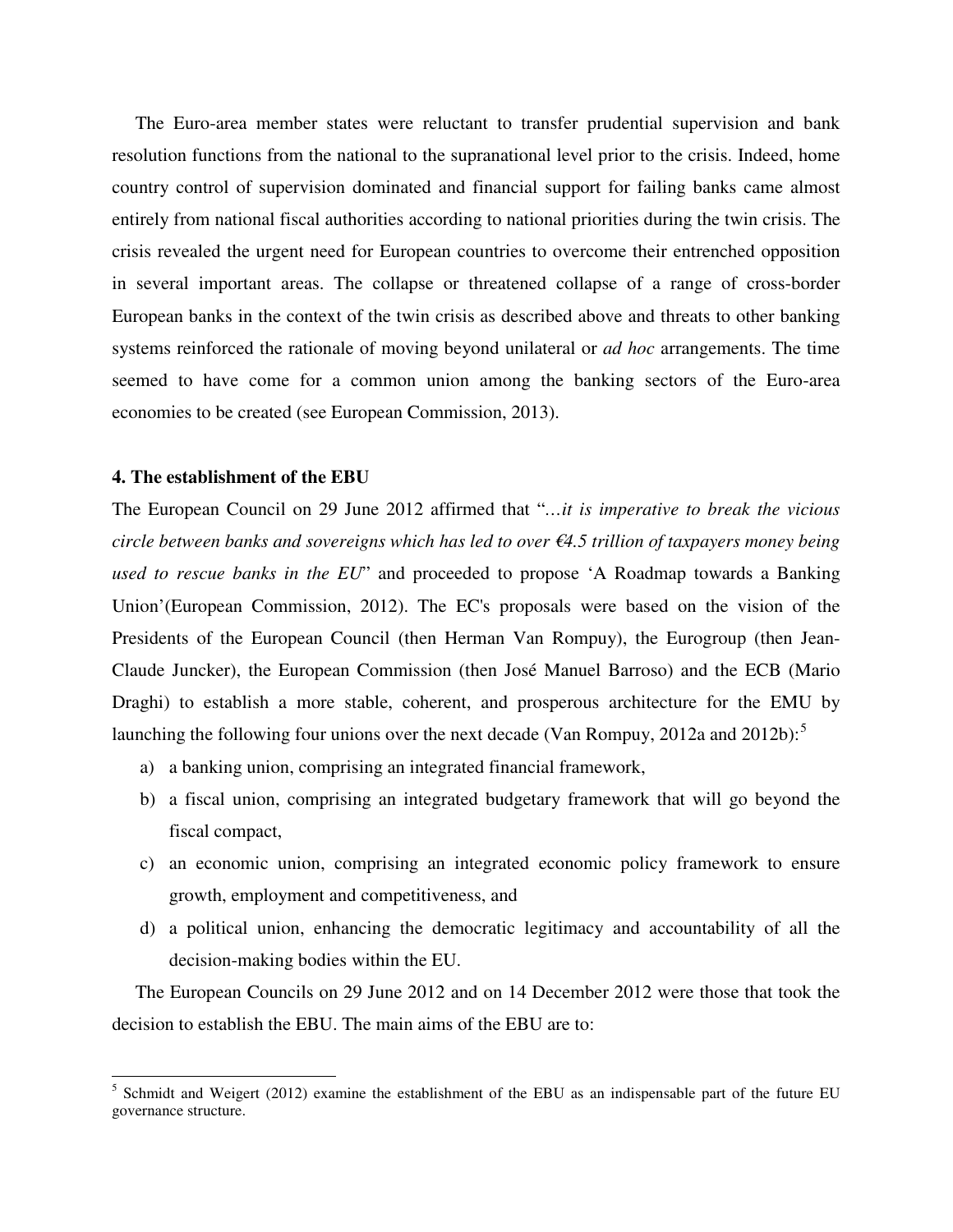- a) restore confidence in the European banking systems,
- b) strengthen the resilience of European banks,
- c) break the sovereign debt-bank doom loop that (mostly) plagued the Eurozone periphery,
- d) counteract the growing fragmentation of European banking and financial markets,
- e) play a complementary role to the operation of EMU, protecting the euro from future shocks.

 At its current form, the EBU is based upon two key pillars: a Single Supervisory Mechanism (SSM) and a Single Resolution Mechanism (SRM). [6](#page-11-0) Along with these pillars (which we will describe and explore below), the EBU is designed to rely on a set of rules, the so-called Single Rulebook (coined as a term by the European Council of June 2009), which is applicable to all the 28 EU member states and refers to a corpus of legislative texts covering the operation of all financial actors and products in Europe. Banking institutions across the Single Market will have to comply with these common rules. Such a harmonisation is expected to guarantee -to a significant extent- a common level playing field for banks and create a real single market for financial services and products. In addition, the Single Rulebook will ensure the uniform application of Basel III in all EU member states, thus filling the existing regulatory loopholes and contributing to a more effective operation of the Single Market.

 The first pillar of the EBU, the SSM, came into force in November 2014 with the objective to ensure that a set of common supervisory standards are applied in a consistent manner across the Eurozone banking industries (ECOFIN, 2013b). According to its mandate, the SSM supervises the banking sectors of the Euro-area, as well as those of any non-Euro-area member state wishing to join in the future. The SSM has been entrusted with an extensive set of micro- and macro-prudential powers, covering all the key tasks related to the prudential supervision of banking institutions. The SSM possesses early intervention powers which allow action with respect to banks which are approaching the point of insolvency. These intervention powers are in accordance with the Bank Recovery and Resolution Directive (BRRD), which provides national authorities with a common set of tools for dealing with failing banks, and requires banks to

<span id="page-11-0"></span><sup>&</sup>lt;sup>6</sup> Pisani-Ferry et al. (2012) provides a set of suggestions and comments on the structure and design of the EBU.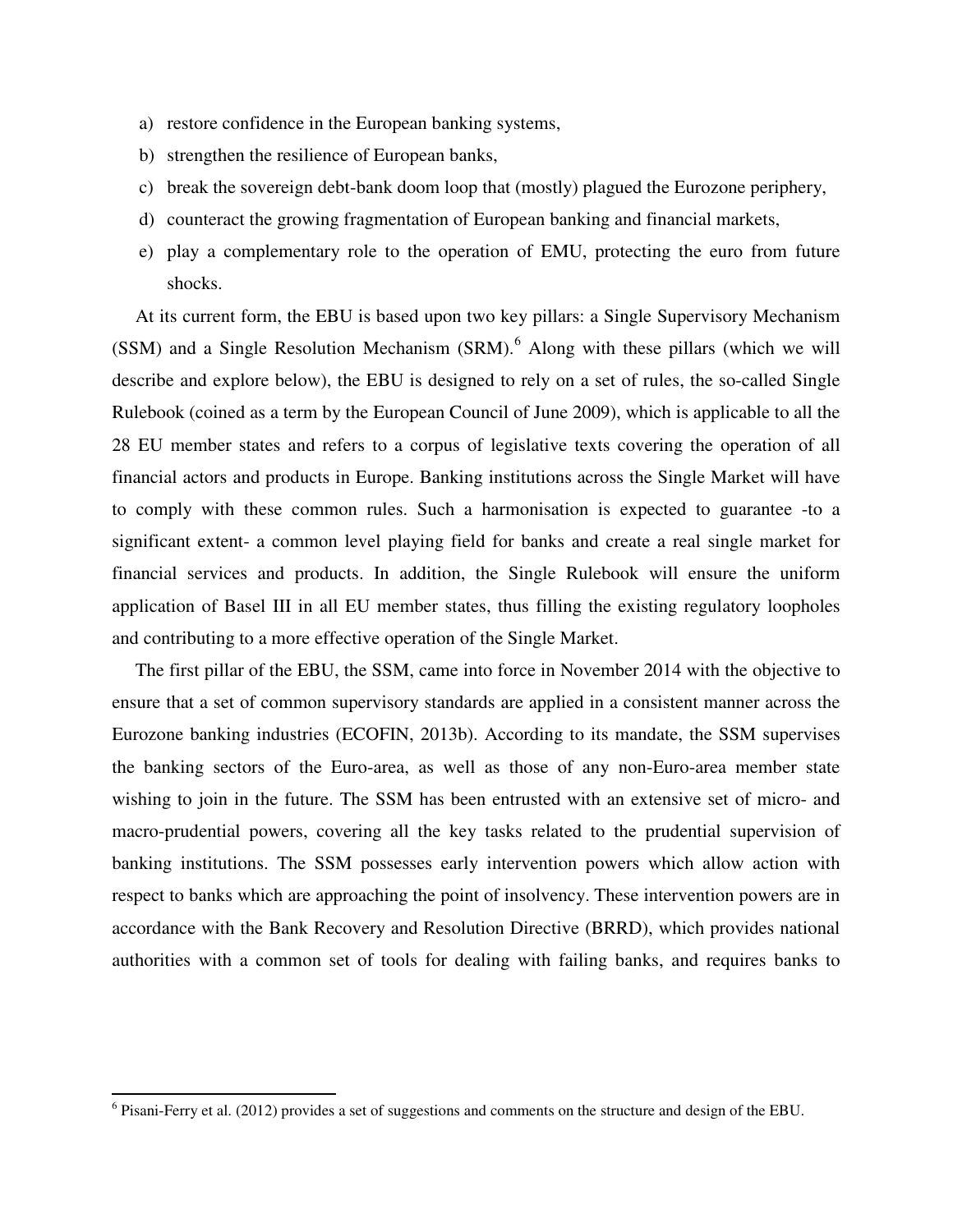facilitate this process by providing information for recovery and resolution planning purposes to the authorities as well as meeting the specified resolvability requirements.<sup>[7](#page-12-0)</sup>

 In terms of the SSM governance structure, the ECB is the central authority of the SSM and is supported by the supervisory authorities of the Eurozone member states. It is entrusted with the whole toolbox for banking supervision including: authorising and withdrawing bank licences, collecting on- and off-site information, undertaking on-site inspections in cooperation with national supervisors, and validating banks internal models and risk controls. Whenever necessary, the ECB is also able to solicit additional capital, liquidity and other prudential requirements. The governance structure of the SSM has been designed to separate the ECB's monetary policy from its supervisory role, the latter entrusted to the Supervisory Board. While the decisions are formally adopted by the Governing Council of the ECB, the Supervisory Board is, *de facto*, the main decision-making body for supervisory matters. The ECB Governing Council cannot alter the decisions of the Supervisory Board, but only prevent their entry into force. Such a *veto* power is to be exercised when the decision is seen to be in conflict with the monetary policy objectives. Further, the SSM has its own accountability framework vis-à-vis the European Parliament, the Eurogroup and the national parliaments. Accountability applies to the Chair of the SSM's Supervisory Board, and not to the ECB's President. This is intended to avoid any confusion among the two sets of tasks and also protects the ECB's independence.

 At present, the ECB directly supervises 130 banks which are considered to be 'significant' according to the criteria laid down in the SSM Regulation (European Council, 2013). These criteria refer to banks which: a) have a total value of assets of more than  $\epsilon$ 30 billion, b) represent more than 20% of domestic GDP (unless less than  $\epsilon$ 5 billion in assets), and c) receive direct assistance from the EFSF/ESM. Also, the criteria concern the three most systemically important banks in each member state. The 130 supervised banking firms are less than 5% of all active Euro-area banks; however, they cover around 85% of the total banking assets. The rest of the banks are supervised by national authorities and have to comply with the ECB regulations, guidelines, and instructions. In any case, the ECB keeps access to the relevant data of all the existing banks in the Eurozone and can, at any time, decide to exercise direct supervision of any

<u>.</u>

<span id="page-12-0"></span> $<sup>7</sup>$  In June 2014, the BRRD was finalised and published in the Official Journal of the EU, creating a harmonised</sup> framework across Europe for dealing with the problem of the 'Too big to fail' banks through bank recovery and resolution. The BRRD came into effect at the end of 2014.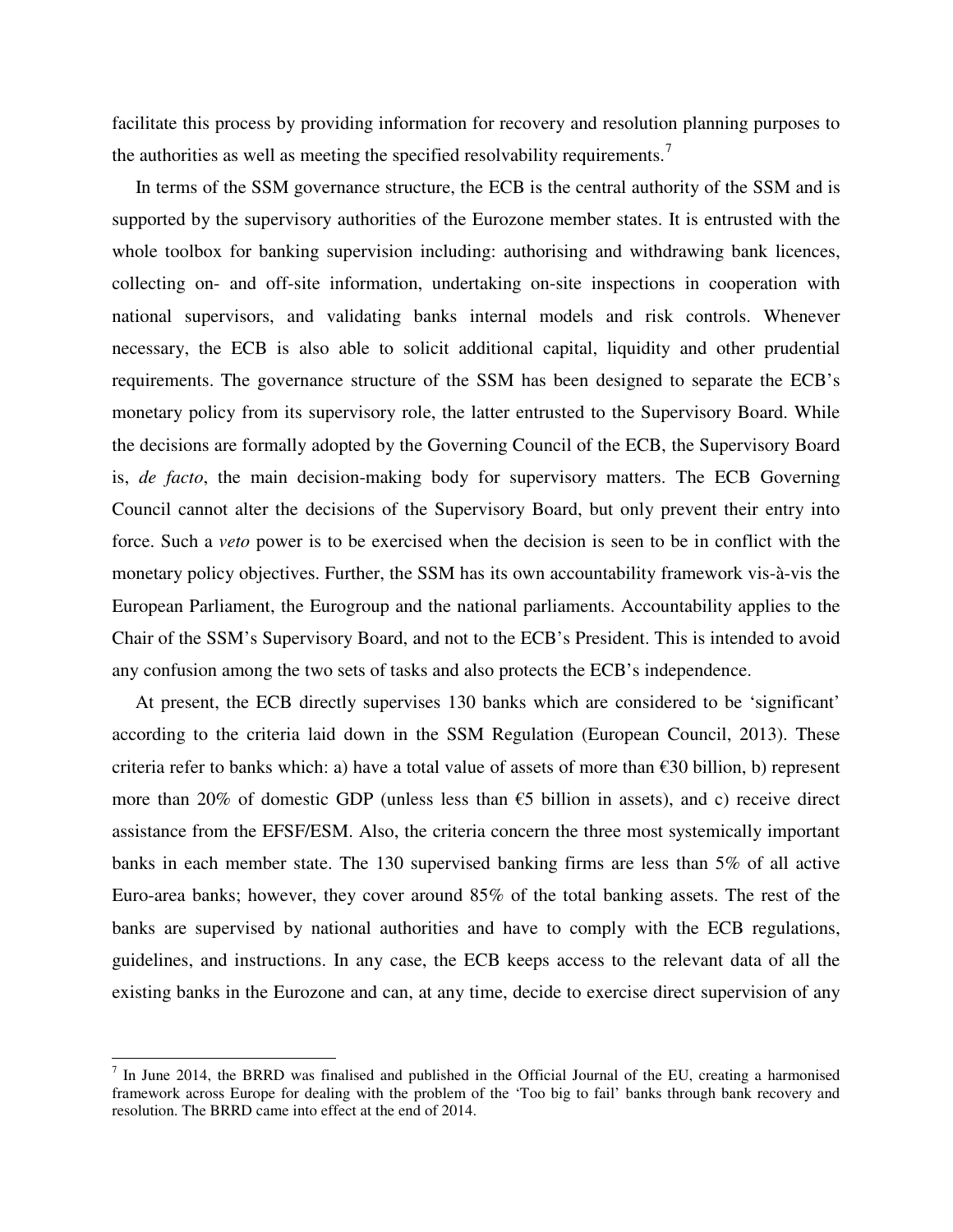other bank if necessary. Overall, the SSM is expected to remove home bias from the task of banking supervision.

 As highlighted by the European Councils in December 2012 and June 2013, it is not effective to have a single mechanism for bank supervision at the EU-level and, at the same time, to leave the resolution of banks to national authorities for two main reasons: on the one hand, it is very likely for the ECB and national authorities not to share the same views on how to deal with ailing banks, which can lead to delays and problems in the bank resolution process. On the other, without a common resolution mechanism, the expectations of investors and market participants about the ability of the sovereigns to deal with problem banks can turn to be very low, thus reinforcing negative feedback loops between the sovereigns and banks, and, further, maintaining the fragmentation across the Single Market (ECOFIN, 2013a).

 Hence, on 10 July 2013, the EC proposed the creation of the SRM. The SRM, which is scheduled to come into force in the beginning of 2015, will be applied to all those banks covered by the SSM. It is considered to be a necessary complement to the common supervisory framework of banks as it brings liability and control into alignment. Its key objective is the uniform implementation of the set of common resolution rules and procedures in all European sovereigns. The SRM is expected to remove the existing distortions of the market structure of national banking industries, which are *inter alia* caused by discrepancies in the national resolution strategies and practices, and the lack of a unified decision-making process at the EUlevel. Moreover, it aims at aligning the level of responsibility for supervision and resolution. This will significantly reduce the risk of uncoordinated actions at different levels in the case a bank gets in trouble, which, in turn, will benefit the Single Market by forming a common level playing field for all the European banking organisations.<sup>[8](#page-13-0)</sup>

 The SRM fully respects member states' budgetary sovereignty: under no circumstances will the SRM be able to require member states to finance resolution from their own budgets. In addition, the SRM is planned to only intervene when private sector solutions are not successful in dealing with a bank failure. This implies that institutional protection schemes and other intragroup financing support mechanisms set up by many financial holding groups and companies across Europe will maintain their current role.

 $\overline{a}$ 

<span id="page-13-0"></span><sup>8</sup> Howarth and Quaglia (2014) provide a comprehensive analysis of the construction of the SRM and the different aspects of its operation.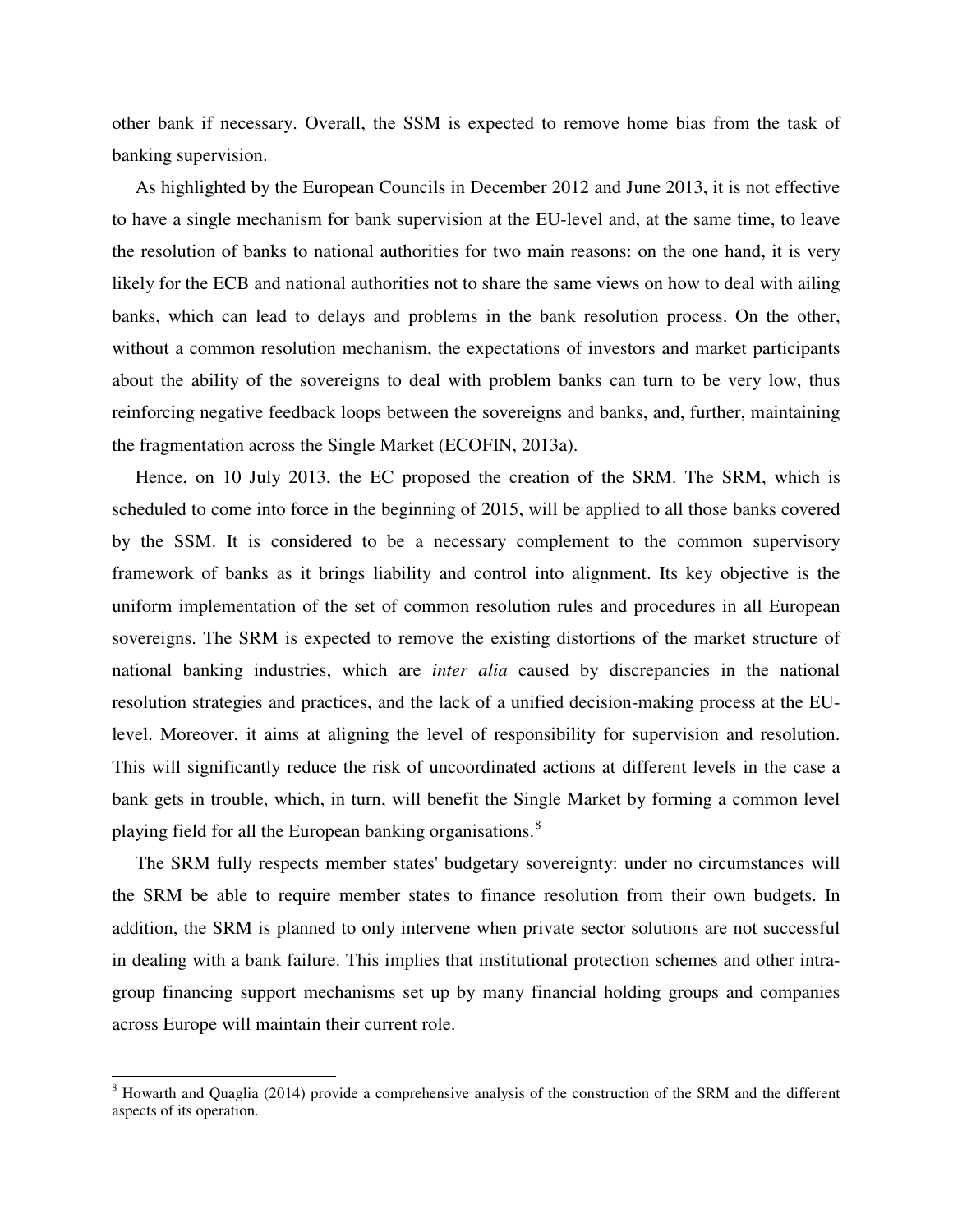One of the key elements of the new resolution framework under the SRM is that financial aid can -in principle- be granted by national authorities only after shareholders and creditors have assumed resolution costs. In other words, under this 'bail-in' regime, investors will be the first in line to shoulder the costs of a bankruptcy under the rationale that they are the ones who assume the risks and benefit from returns in the first place. As a consequence, the burden of a bank failure is shifted away from the public. To ensure the availability of funds so that a problem bank can continue its operation while it is being restructured, each national bank is asked to contribute to the respective National Resolution Fund (NRF) set up by the BRRD. Contributions are charged in proportion to banks' liabilities, but no contributions will be charged on own funds and deposits covered by guarantee schemes.<sup>[9](#page-14-0)</sup> This implies that the larger the bank, the higher its contribution to the relevant NRF. Contributions are further adjusted in accordance with the risktaking behaviour of each individual banking institution. To this, a number of risk indicators against which the risk profile of each institution are assessed. In this context, the principle of proportionality based on a special lump-sum regime for small banks is applied. This reflects the fact that, in most cases, small institutions have a lower risk profile and are less likely to use resolution funds. Banks (in the Euro-area) representing 1% of the total assets will pay 0.3% of the total contributions. The overall target level of each NRF is of at least 1% of the amount of the total covered deposits of all the banking institutions authorised in its territory by 31.12.2024 (European Commission, 2014). This target level of bank contributions is considered to be sufficient to finance the resolution process in case of financial turmoil.

 A Single Resolution Fund (SRF), which refers to a unified system of contributions at the EUlevel, is further set up by the BRRD. The SRF will be built up by bank contributions over an eight-year transition period during which it will be composed of its national counterparts. In the context of the EBU, the NRFs of the 28 member states will be pooled together and gradually replaced by the SRF. As it is the case for NRFs, the SRF will be financed by *ex ante* contributions of banking organisations thus protecting taxpayers' money. Contributions to the SRF will be also calculated in a way that will reflect the size of banks and the risks inherent in the operation of different types of banks (commercial banks, savings banks, cooperative banks,

-

<span id="page-14-0"></span><sup>&</sup>lt;sup>9</sup> Deposits up to  $\epsilon$ 100,000 are protected by the deposit guarantee scheme set at the EU-level following the harmonisation of the national deposit guarantee policies and are never bailed in; these are called 'covered deposits'.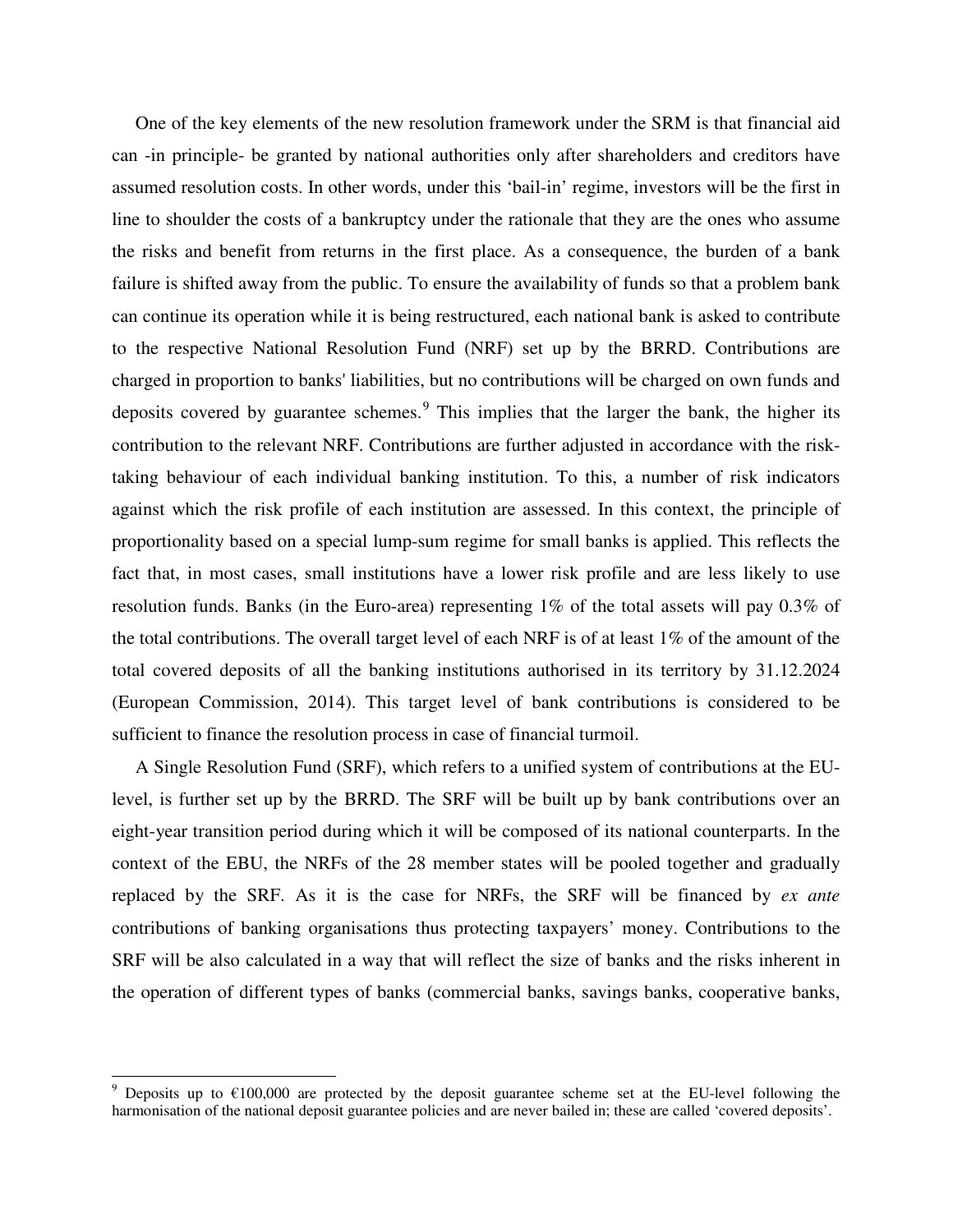and others) and their business models. The SRF will have a target level of at least 1% of the amount of covered deposits of all the institutions in the Eurozone (European Commission, 2014).

#### **5. Some final reflections**

During the late 2000s crisis, which escalated to an exploding mixture of financial and sovereign crunches in Europe, a significant part of the European banking system has been kept afloat by public capital injections and state guarantees, as well as the support of the ECB. The key lesson we have learnt so far is that economic dislocations without the proper legal and institutional arrangements to tackle with troubled banking institutions have devastating effects on the financial system, the real economy, the taxpayers and the whole society. And regaining growth proves to be a painful, tedious and long-lasting process.

 The establishment of the EBU creates a comprehensive legal and institutional framework necessary to mitigate the negative effects of future economic and financial shocks on the operation of banks and, at the same time, lifts the burden of bank rescues from sovereigns and taxpayers by forcing losses primarily on bank shareholders and creditors but also to uninsured depositors. Moreover, the EBU is expected to eliminate any serious flaws in the institutional make-up of the EMU.<sup>[10](#page-15-0)</sup> For the ECB, an integrated banking space will ease the transmission of monetary policy and increase the effectiveness of monetary policy. A successful European banking union will also relieve the ECB of several of the tasks and unconventional measures undertaken during the crisis (European Council, 2013).

 The EU has come a long way since the beginning of the crisis. Major steps have been taken already, but there is still some work ahead. The banking union is not an end by itself. Further determination is needed in completing the constitutional framework envisaged under the four unions, the four cogwheels that must work together in a harmonised manner and towards the same direction. Completing the implementation of the banking union will take a great deal of additional hard work and cooperation.<sup>[11](#page-15-1)</sup> However, once it is in place, Europe will be proud of having a healthier banking system, which will be more resilient to future shocks.

 $\overline{a}$ 

<span id="page-15-0"></span> $10$  For details on the new architecture of the EMU, see Breuss (2013).

<span id="page-15-1"></span><sup>&</sup>lt;sup>11</sup> Insightful discussions of the challenges ahead are offered by Begg (2012) and Micossi (2012).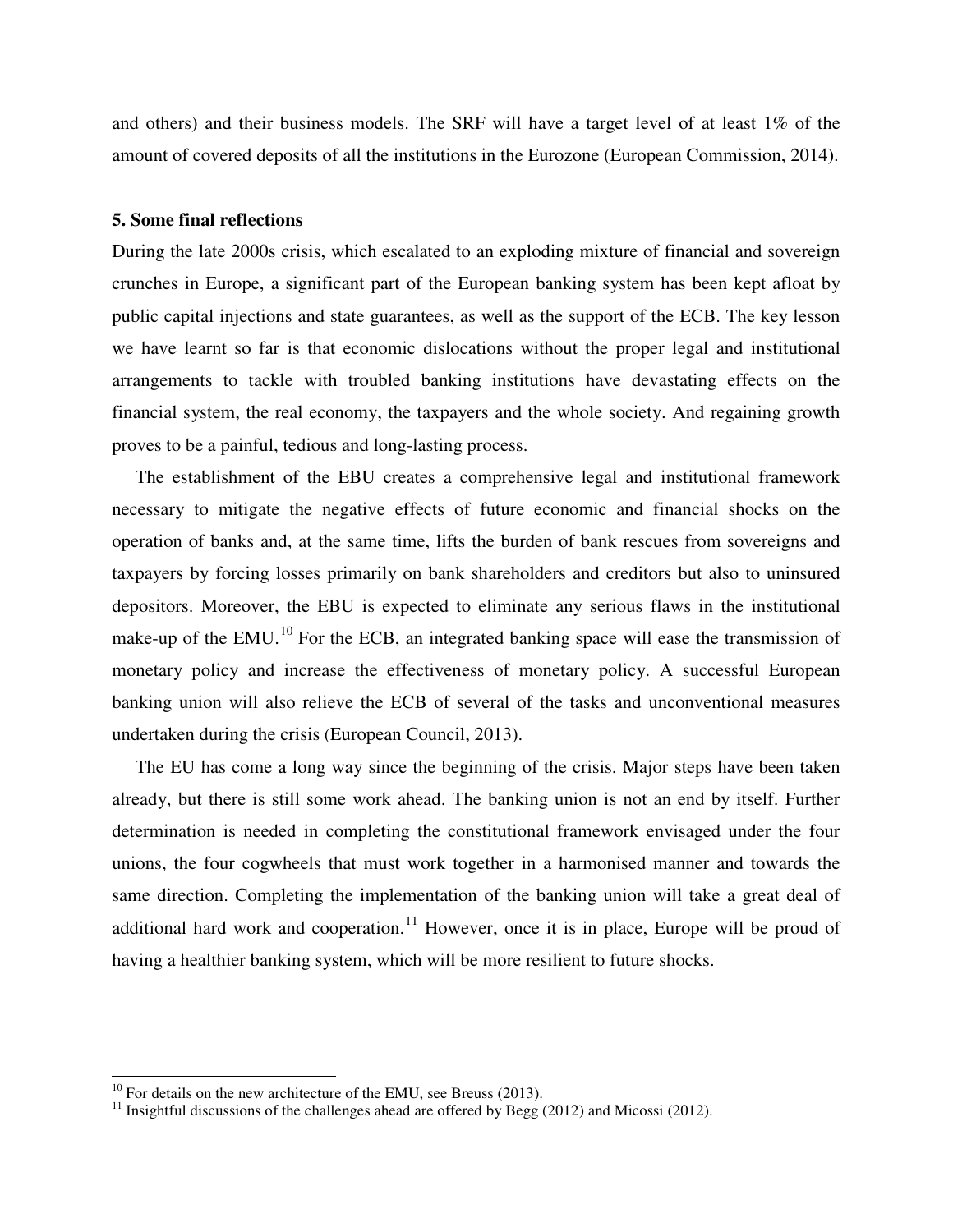*Acknowledgements*: The paper has been benefited from discussions with the participants in the Financial Intermediation Network of European Studies (FINEST) winter workshop which was held in Rome on 10 December 2014 and hosted by the Italian Banking Association. The theme of the workshop was "Banking Union: Arrival or Starting Point?".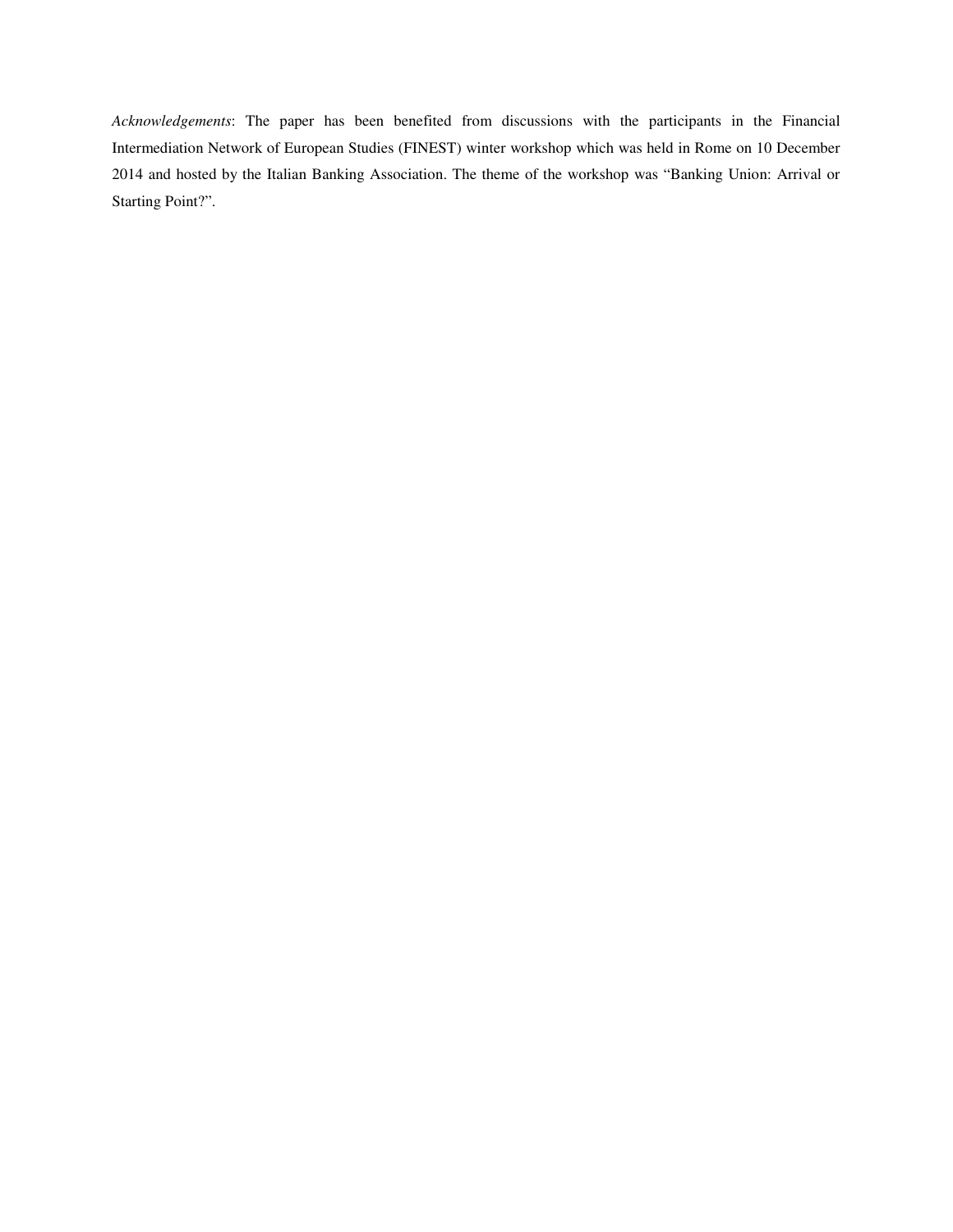### **References**

- Allen, F., T. Beck, E. Carletti, E. Philip, R. Lane, D. Schoenmaker, and W. Wagner, 2011. Cross-border banking in Europe: Implications for financial stability and macroeconomic policies. CEPR, London.
- Begg, I., 2012. Banking Union: Inevitable, but profoundly challenging?. CESifo Forum 13 (4), pp. 15-20.
- Breuss, F., 2013. Towards a new EMU. WIFO Working Paper 447.
- ECOFIN, 2013a. Council agrees position on bank resolution. Brussels, 27 June 2013.
- ECOFIN, 2013b. Council approves single supervisory mechanism for banking. Brussels, 15 October 2013.
- Eurogroup, 2013. ESM direct bank recapitalisation instrument: Main features of the operational framework and way forward. Luxembourg, 20 June 2013.
- European Commission, 2012. A Roadmap towards a Banking Union, COM (2012) 510 final. Brussels, 12 September 2012.
- European Commission, 2013. A comprehensive EU response to the financial crisis: substantial progress towards a strong financial framework for Europe and a banking union for the Eurozone. Memo, Brussels, 17 December 2013.
- European Commission, 2014. Commission adopts detailed rules on contributions of banks to resolution funds. Strasbourg, 21 October 2014.
- European Council, 2013. Specific tasks on the European Central Bank concerning policies relating to the prudential supervision of credit institutions. Council Regulation 1024/2013.
- Howarth, D., L. Quaglia, 2014. The steep road to European Banking Union: Constructing the Single Resolution Mechanism. Journal of Common Market Studies 52 (4), pp. 125-140.
- Koetter, M., Wedow, M., 2010. Finance and growth in a bank-based economy: Is it quantity or quality that matters? Journal of International Money and Finance 29 (8), pp. 1529-1545.
- Micossi, S., 2012. Banking Union in the making. CESifo Forum 13 (4), pp. 21-25.
- Pisani-Ferry, J., A. Sapir, N. Véron, and G.B. Wolff, 2012. What kind of European Banking Union?. Bruegel Policy Contribution 2012/12, Bruegel, Brussels.
- Schmidt, C.M., B. Weigert, 2012. A Banking Union for Europe: Part of an encompassing longterm governance structure, no short-term fix. CESifo Forum 13 (4), pp. 3-9.